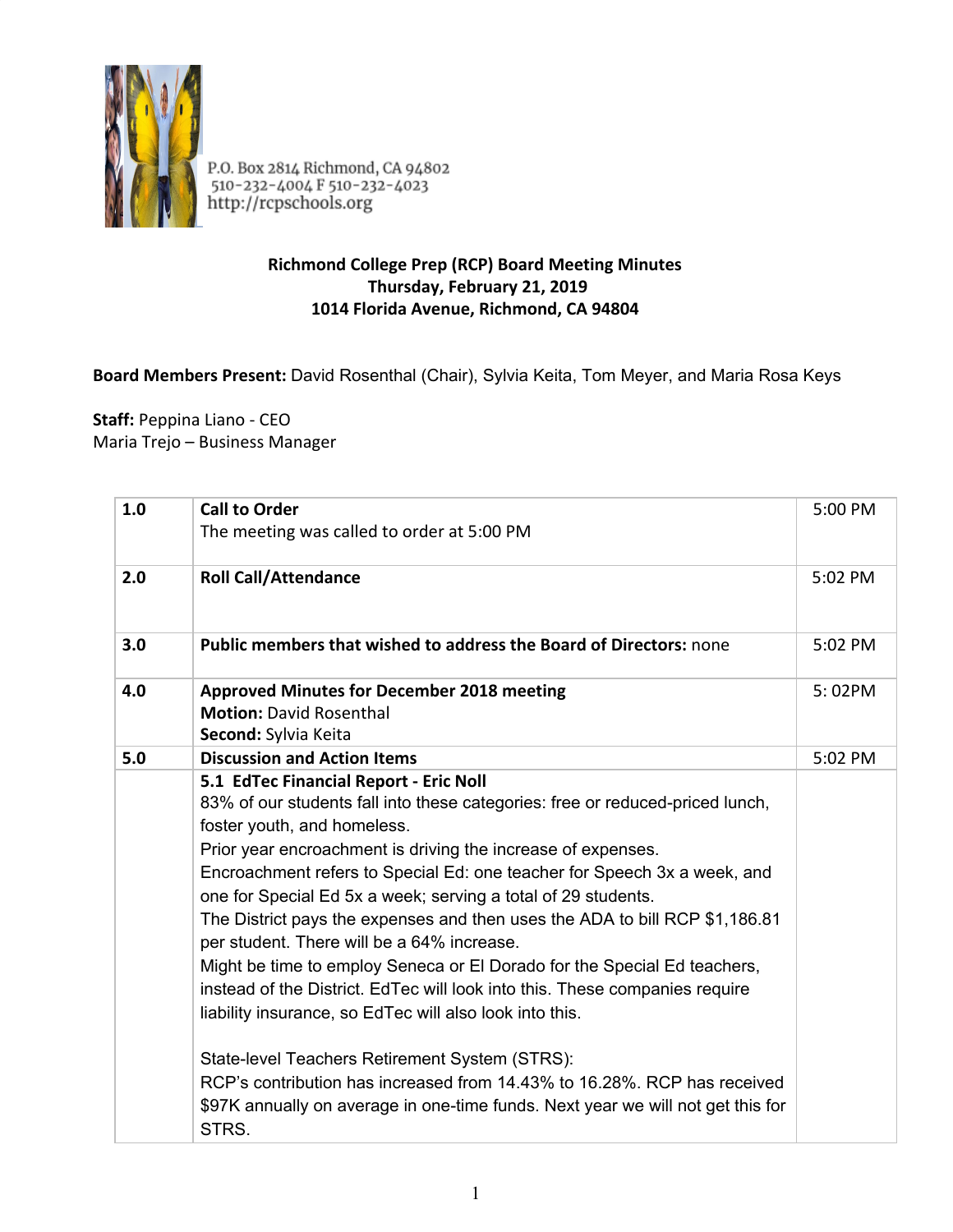We have a retirement program for everyone. We were overly generous. We should keep the retirement benefits, but cut back. Neville Richardson (Vice Chair) will give a proposal for cutting back.

By 2022, STRS will have increased more than 4%. The teacher will be receiving 20-30% more, including retirement, insurance, etc. To help the teachers understand the need for a retirement benefit cut, RCP needs to have a sample teacher sit down and put together a budget, and we can use this to make the teachers aware of the expenses we are incurring.

Cash balance remains strong.

Attendance is tracking well.

We need to refine Multi-Year Projections.

## **5.2 Presentation on family and community activities**

Tana Monteiro, Family and Community Engagement Coordinator: She is picking up children so they can get to school. This is part of RCP's wrap-around services for students.

She is sending a letter to parents of one child regarding absenteeism. This year the situation has gotten worse. When Ms. Monteiro goes for a home visit, she offers a ride, counseling, wrap-around services, Student Support Team (SST) help. Parents don't follow up with anything.

Ms. Monteiro is in touch with the District and the Student Attendance Review Board (SARB). There is a team at the DIstrict that deals with chronic attendance. If necessary, the District will pick up the case and start with the SARB process.

## **5.3 Presentation on Concourse program and Alder Graduate School of Education**

Maria Trejo, Business Manager:

Early in February, Concourse (a non-profit offering support services for completing an undergraduate degree) presented their program to RCP. The Board explored the possibility of funding some Instructional Assistants for this program.

Ms. Trejo explained the Alder Graduate School of Education. Alder partners with K–12 schools in historically underserved communities. The Board discussed the possibility of supporting Instructional Assistants and teachers who already have their undergraduate degree in obtaining further qualifications through this school.

**5.4 2nd Interim Report - Unanimously approved**

**5.5 School Accountability Report Card (SARC) - Unanimously approved**

**5.6 Low-Performing Student Block Grant - Unanimously approved**